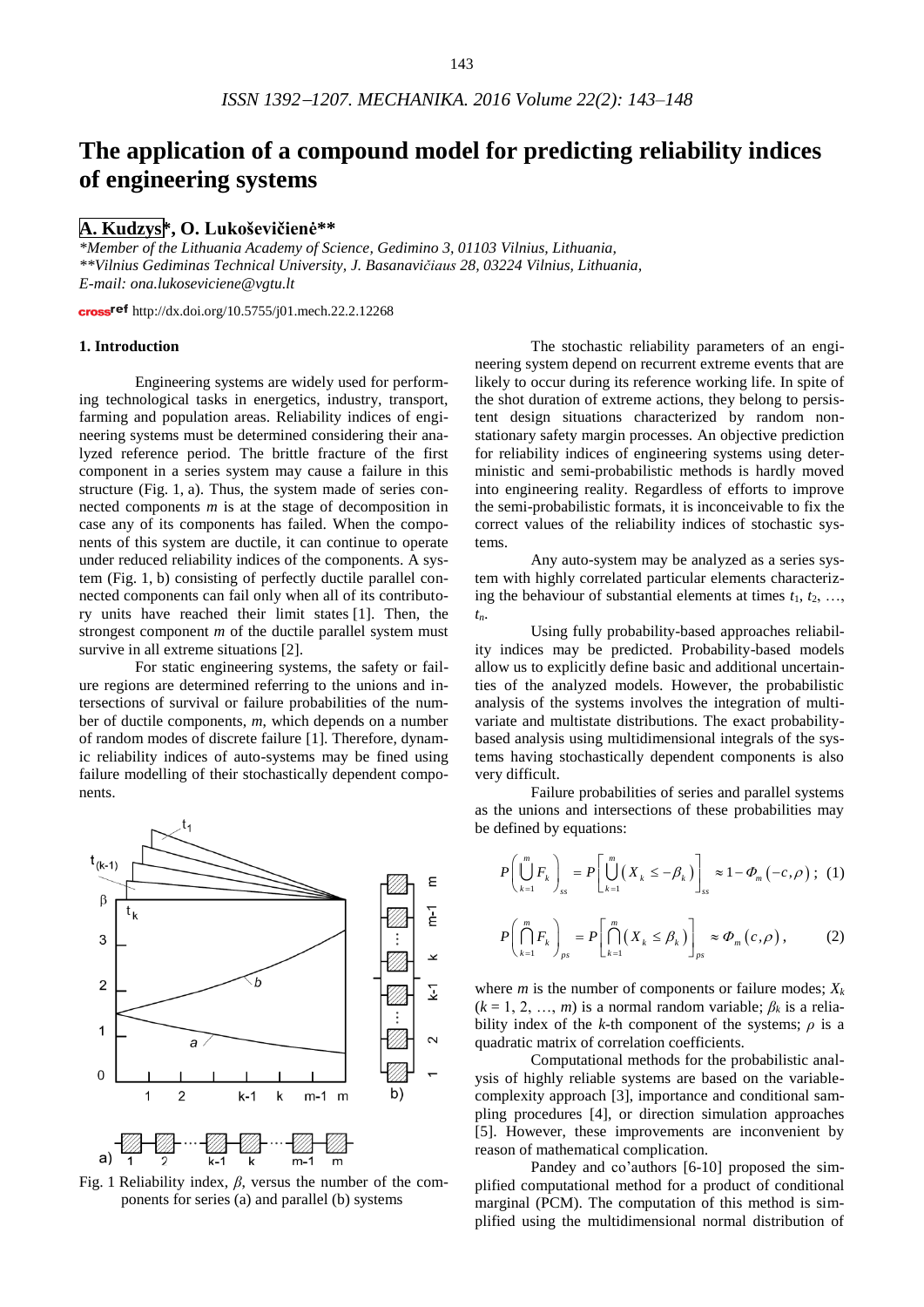the joint, which is expressed as a product of conditional probabilities *m* approximating by one-dimensional normal distribution. When using the product of the conditional marginal (PCM) method, cumulative failure probabilities of series and parallel systems in failure modes may be expressed using Eqs. (1) and (2) as follows:

$$
P\left(\bigcup_{k=1}^{m} F_k\right)_{ss} \approx 1 - \prod_{k=1}^{m} \Phi\left(c_{k|k-1)}\right); \tag{3}
$$

$$
P\left(\bigcap_{k=1}^{m} F_{k}\right)_{ps} \approx \prod_{k=1}^{m} \Phi\left(c_{k|k-1)}\right),\tag{4}
$$

where  $c_{k/(k-1)}$  is a conditional normal fractile defined under the conditional variable  $X_{k|(k-1)}$  $(k-1)$ 1 1 *k*  $k(k-1)$   $\longrightarrow k$   $\mid \prod_{i=1}^{k}$   $\longrightarrow i$   $\longrightarrow i$  $X_{\text{max}} = X_{\text{max}} \bigcap_{i=1}^{\lfloor k-1 \rfloor} X_i \leq c$  $\begin{array}{ccc} -1 & & & \end{array}$   $i=$  $= X_{k}$   $\bigcap X_{i} \leq c_{i}$  which is

normally distributed.

Based on the principles of conditional probability and the theoretical expression of equivalent linear failure modes (ELFM), an approximate method has been proposed by Kang et al. [11]. This method is suitable for calculating failure probabilities taking into account series and parallel systems.

Li et al. [12] suggested approaches providing a possibility of transforming the computation of the probability of the system usually leading to the multidimensional integration of joint probability density functions and to the one-dimensional integration of the probability density functions of the equivalent extreme-value.

Based on simplified matrix procedures, the matrix-based system reliability (MSR) method introduced by Song and Kang [13] may be used for calculating failure probabilities in the system.

Kang and Song [14] suggested the method developed for evaluating multivariate normal integrals defined for a general system of the events, including series, parallel, cut-set and link-set systems. This method leads to making a compound of two components sequentially coupled by the union or intersection until the systems become a single compound event. Numerical procedures are developed to obtain the reliability index of a new compound event. However, analyses of systems consisting of not equireliable and not equicorrelated components is difficult.

This paper is aimed to show a uniform compound methodology based on the probabilistic concepts for reliability assessment of engineering systems. The compound methodology recommends to separate of dynamic (timedependent) probabilistic models of auto-systems from the static models of general engineering systems. For assessing survival probabilities of auto-systems affected by random demands *n* and general systems comprised of correlated auto-systems *m*, the concept of the method for transformed conditional probabilities (TCP) and conventional correlation vectors (CCV) may be used.

## **2. Auto-systems as the components of general systems**

# 2.1. Dynamic stochastic parameters

Predictions for dynamic (time-dependent) survival probabilities of auto-systems are very relevant in the probabilistic analysis of engineering systems.

The time-dependent safety margin or limit state function of perfectly ductile particular element cut  $t_k$  of the auto-system may be defined as:

$$
Z_{k}(t) = g\left(\boldsymbol{X}_{k}(t), \boldsymbol{\theta}\right) = g\left(\theta_{k} R - \boldsymbol{\theta}_{E} \boldsymbol{E}_{k}(t)\right), \tag{5}
$$

where  $X_k(t)$  and  $\theta$  are the vectors of basic and additional variables; *R* (response) and  $E_k(t)$  (demands) are random resistance and action effects of particular elements;  $\theta_R$  and  $\theta_E$  are uncertainties of the design model. For analyzing the auto-system, a finite decreasing sequence and survival probabilities  $P[S_1(t)] \ge P[S_2(t)] \ge \ldots \ge P[S_k(t)] \ge \ldots$  $\ldots \geq P[S_n(t)]$  are used.

The concepts of transformed conditional probabilities (TCP) and conventional correlation vectors (CCV) have been proposed by Kudzys and co-authors [1, 15, 16, 17]. According to these concepts, transition probability of a failure in the ductile auto-system at time *tk*, assuming that the analyzed element was safe at time less than  $t_k$ , may be expressed by the equation:

$$
P\left[F_{k|1}(t)\right] = P\left[F_{k}(t)\middle|\bigcap_{i=1}^{(k-1)} S_{i}(t)\right] \approx
$$
  

$$
\approx 1 - P\left[S_{k}(t)\right] \times \left(1 + \rho_{k|f}^{x_{k}(t)}(t)\left[\frac{1}{P\left[S_{k}(t)\right]} - 1\right]\right), \quad (6)
$$

where  $F_k(t)$  and  $S_k(t)$  are the failure and survival probabilities of single particular elements at time  $t_k$ .

The conventional correlation factor in stochastically dependent sequence cuts is formed from the *k*-th row of the quadratic matrix of the basic coefficients of correlation. Therefore, a conventional correlation factor may be expressed as follows:

$$
\rho_{k|f}(t) = \frac{1}{k-1} \sum_{i=1}^{(k-1)} \rho_{ki}(t) .
$$
 (7)

Thus, for practical sake, the matrix of the correlation coefficient may be modified using the conventional correlation vector (CCV) consisting of bounded correlation factors written in the form:

$$
\boldsymbol{\rho} = \left[1, \ \rho_{2|1}^{x_2(t)}(t), \dots, \ \rho_{k|1\dots(k-1)}^{x_k(t)}(t)\right]^T. \tag{8}
$$

The correlation coefficients of the elements or sequence cuts of the auto-system may be expressed as follows:

$$
\rho_{ki}(t) = \rho \big[ Z_k(t), Z_i(t) \big] = \frac{Cov \big[ Z_k(t), Z_i(t) \big]}{\sigma \big[ Z_k(t) \big] \times \sigma \big[ Z_i(t) \big]}, (9)
$$

where  $Cov[Z_k(t), Z_i(t)]$  and  $\sigma[Z_k(t)]$  and  $\sigma[Z_i(t)]$  are auto covariance and standard deviations from safety margins  $Z_k(t)$  and  $Z_i(t)$  computed using Eq. (5).

The bounded index of a conventional correlation factor in the random multi-cut sequence may be defined as follows: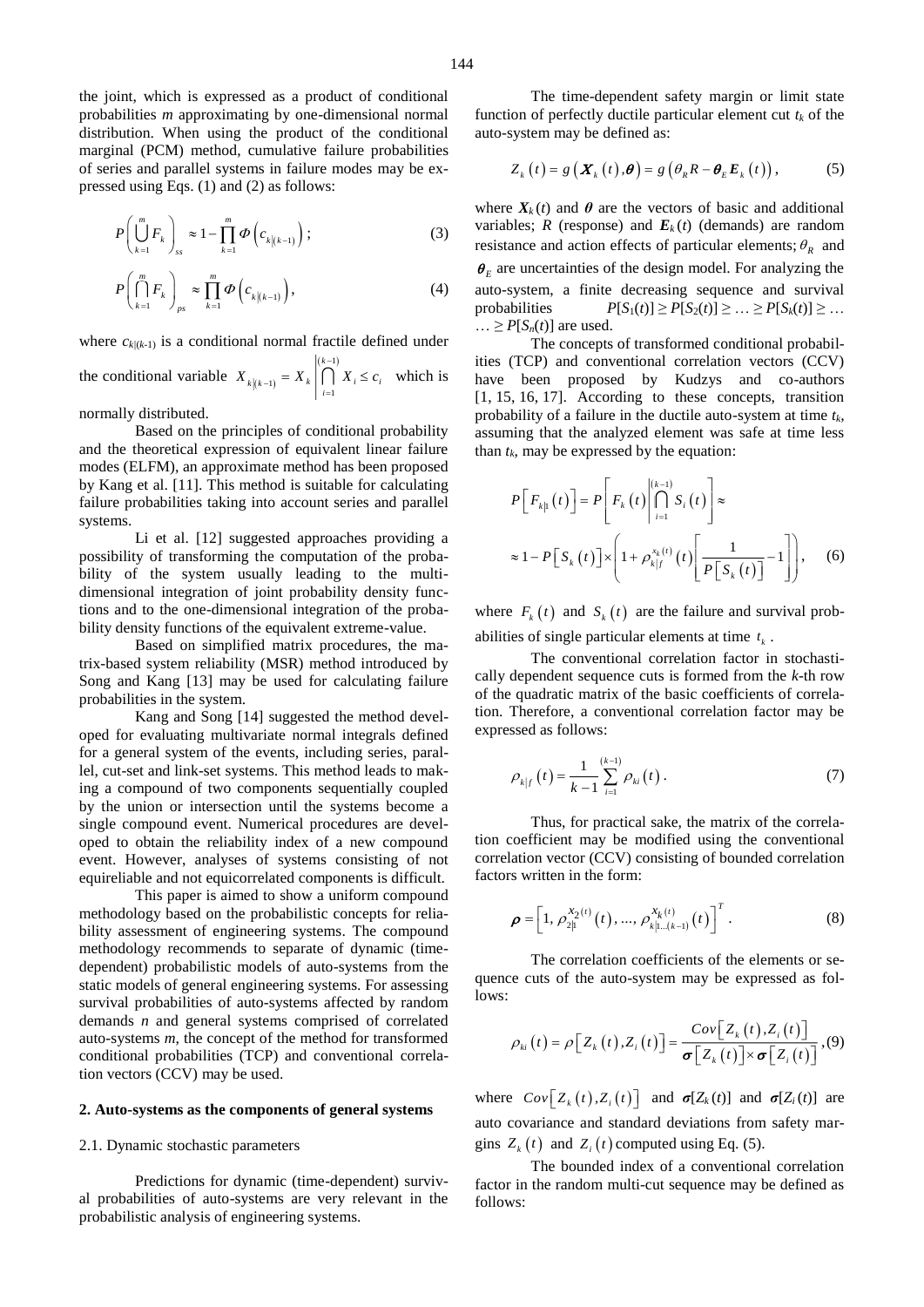$$
x_{k}(t) = P[S_{1}(t)] \times \left(\frac{4.5 + 4 \times \rho_{kf}(t)}{1 - 0.98 \times \rho_{kf}(t)}\right)^{V_{k}(t)},
$$
 (10)

where its index

$$
v_{k}(t) = \frac{\sum_{i=2}^{k} P[S_{i}(t)]}{(k-1)\left[k + 2\beta_{k}^{2}(t) - 15\beta_{k}(t) + 30\right]^{1/2}},
$$
 (11)

shows changes in survival probabilities of the elements of the bounded index of the conventional correlation factor when  $\beta_k(t)$  is the reliability index of the *k*-th element.

#### 2.2. Dynamic survival probabilities

Using the concept of transition failure probability based on probabilistic approaches and Eq. (6), cumulative survival probability of dynamic series auto-systems consists of *n* components (cuts) may be expressed as:

$$
P_{as}(S) = P_{as}\left[\bigcap_{k=1}^{n} S_{k}(t), \exists S_{(k-1)}(t) \ge S_{k}(t), k \in (1, n)\right] \approx 1 - \left[\bigcup_{i=1}^{n} P\left[F_{i}(t)\right] \bigcup P\left[F_{2}(t)|S_{1}(t)\right] \bigcup \dots\right] \approx P\left[S_{1}(t)\right] \times P\left[S_{1}(t)\right] \times \left[\bigcup_{i=1}^{n} S_{i}(t)\right] \times P\left[S_{2}(t)\right] \times \left[1 + \rho_{2|f}^{x_{2}(t)}(t)\left[\frac{1}{P\left[S_{1}(t)\right]} - 1\right]\right] \times \dots \times P\left[S_{k}(t)\right] \times \left[1 + \rho_{k|f}^{x_{k}(t)}(t)\left[\frac{1}{P\left[S_{k-1}(t)\right]} - 1\right]\right] \times \dots \times P\left[S_{k}(t)\right] \times \left[1 + \rho_{k|f}^{x_{k}(t)}(t)\left[\frac{1}{P\left[S_{k-1}(t)\right]} - 1\right]\right] \times \dots \times P\left[S_{n}(t)\right] \times \left[1 + \rho_{k|f}^{x_{k}(t)}(t)\left[\frac{1}{P\left[S_{k-1}(t)\right]} - 1\right]\right] \times \dots \times P\left[S_{n}(t)\right] \times \left[1 + \rho_{k|f}^{x_{k}(t)}(t)\left[\frac{1}{P\left[S_{k-1}(t)\right]} - 1\right]\right], \quad (12)
$$

where  $n$  is the number of the extreme situations of the nonstationary demand process and  $\rho_{k|f}^{x_k(t)}(t)$  $\rho_{\iota}\left(x\atop{k^{(t)}}\right)(t)$  is the indexed conventional correlation factor that may be defined using Eqs. (7) and (10).

## **3. Series and parallel general engineering systems**

#### 3.1. Static survival probabilities

The safety margins of the components (autosystems) of static general engineering systems may be defined as:

$$
Z_k = g\left(\boldsymbol{X}_k, \boldsymbol{\theta}\right) = g\left(\theta_k R - \boldsymbol{\theta}_E \boldsymbol{E}_k\right),\tag{13}
$$

where  $k = 1, 2, ..., m$  depends on the *k*-th random discrete failure mode of engineering systems at their service time.

Following the same probabilistic approaches and analogically to Eq. (12), cumulative survival probability for static series ductile general systems (Fig. 1, a) may be expressed as:

$$
P_{ss}(S) = P_{ss} \left[ \bigcap_{k=1}^{m} S_k, \exists P(S_k) \ge P(S_{(k-1)}), k \in (1, m) \right] =
$$
  

$$
= 1 - P_{ss} \left( \bigcup_{k=1}^{m} F_k \right) \approx
$$
  

$$
\approx P(S_1) \times \prod_{k=2}^{m} \left( P(S_k) \times \left\{ 1 + \rho_{kj}^{x_k} \left[ \frac{1}{P(S_k)} - 1 \right] \right\} \right),
$$
 (14)

where  $P(S_k)$  is the survival probability of  $k$ -th ductile autosystems; *m* is the number of components or failure modes

of engineering systems;  $\rho_{k|f}^{x_k}$  is the indexed conventional correlation factor, the value of which is defined using Eqs. (7) and (10) and correlation coefficients  $\rho_{ki} = \rho(Z_k, Z_i) = Cov(Z_k, Z_i) / (\sigma Z_k \times \sigma Z_i)$  of the quadratic matrix of correlation coefficients.

Cumulative survival probability of static parallel ductile engineering systems (Fig. 1, b) consists of components *m* may be expressed as:

$$
P_{ps}(S) =
$$
  
= 1 - P<sub>ps</sub>  $\left[ \bigcap_{k=1}^{m} F_k, \exists P(F_k) \le P(F_{(k-1)}), k \in (1, m) \right] \approx$   

$$
\approx 1 - P(F_1) \times \prod_{k=2}^{m} \left( P(F_k) \times \left\{ 1 + \rho_{k|f}^{x_k} \left[ \frac{1}{P(F_k)} - 1 \right] \right\} \right),
$$
(15)

where  $P(F_k)$  is the failure probability of the *k*-th ductile auto-system of the sequence of failure probabilities  $P(F_1) \geq \ldots \geq P(F_k) \geq \ldots \geq P(F_m)$ . For parallel general systems, the demand vector  $\theta_E E_k$  corresponds to failure state after statical redistribution of actions. When the correlation factor by Eq.  $(7)$  is equal to 0 or 1, the suggested Eqs.  $(12)$ , (14) and (15) give the exact solutions.

Series and parallel engineering systems may be introduced by generalized reliability indices:

$$
\beta_{ss} = \Phi^{-1}\left[P_{ss}\left(S\right)\right],\tag{16}
$$

$$
\beta_{ps} = \Phi^{-1} \left[ P_{ps} \left( S \right) \right], \tag{17}
$$

where  $\Phi[\bullet]$  is the cumulative distribution function of the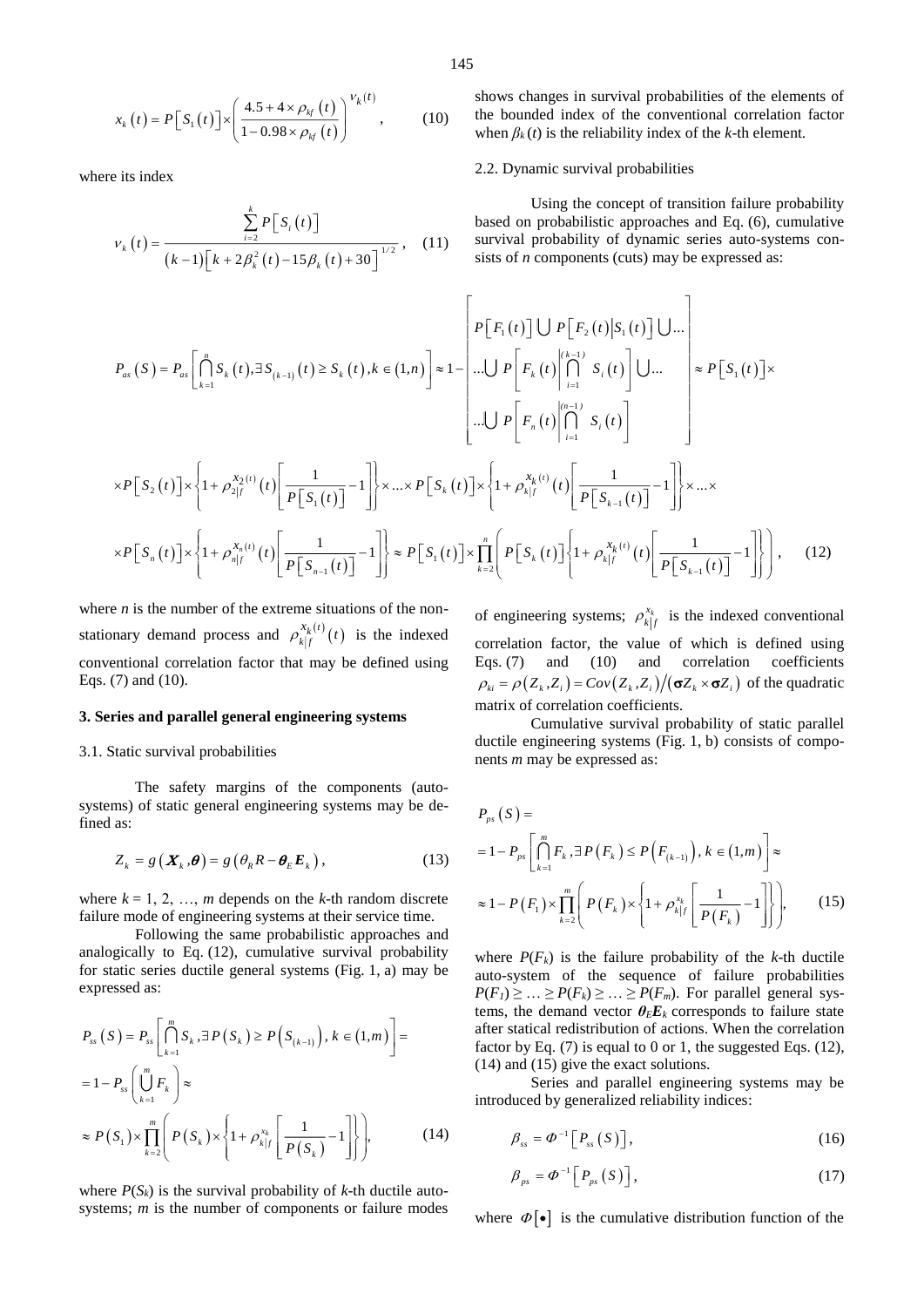standard normal distribution;  $P_{ss}(S)$  and  $P_{ps}(S)$  are survival probabilities of series and parallel engineering systems calculated using Eq. (14) and Eq. (15), respectively.

## 3.2. Target reliability indices

The selection of rational minimum values of target reliability indices, *βST*, of different type general engineering systems requires special investigations. However, their optimum values should be always related to working capacity reserves of the injured systems and functional working classes of their components in critical demand situations. When the injured elements of the systems are not easily repairable and replaceable, the system belongs to classes FC1 and FC2, respectively. The systems with not repairable, and not replaceable components may be ascribed to FC3 class.

The target reliability index, *βST*, of general engineering systems depends on human life, economic, social and environmental consequences due to their failure. However, differentiation and classification processes of *βST* of the systems are closely related not only to the consequences of their failure but also to incremental reliability costs. When the expected loss of human life is significant, it is very difficult to choose the optimal value of target reliability index*, βST,* because to estimate the material losses per human life loses is very intricate.

When the additional reliability of engineering systems can be achieved at a low cost, then larger target reliability index, *βST*, may be acceptable [18]. Any system having equally important failure modes should be designed for a higher level of *βST*. The smallest and largest values of *βST* belong to information processing systems and dangerous construction works, respectively.

Some possible values of target reliability index, *βST*, are presented in Table 1. The proposed recommendations may satisfy the agreements between reliability and economy factors in engineering systems.

The design documents [19, 20] and recommendations by the JCSS [21] are used for designing construction work members and their systems. An overview of these documents and their reliability classes RC1, RC2 and RC3 are associated with consequence classes CC1, CC2 and CC3 when the target values of reliability indices, for the period of 50-year reference, have been equal to  $\beta_{ST} = 3.3 - 4.3$ .

Table 1 Target reliability indices of engineering systems

|                      | Functional working class                        |               |                                                               |     |     |                 |  |
|----------------------|-------------------------------------------------|---------------|---------------------------------------------------------------|-----|-----|-----------------|--|
| Consequence<br>class | For 20 years reference period<br>of equipment's |               | For 50 years refer-<br>ence period of con-<br>struction works |     |     |                 |  |
|                      | FC <sub>1</sub>                                 | FC2           | FC <sub>3</sub>                                               | FC1 | FC2 | FC <sub>3</sub> |  |
| CC1                  | $0.5 - 1.0$                                     | $0.75 - 1.25$ | $1.0 - 1.5$                                                   | 3.1 | 3.3 | 3.8             |  |
| CC2                  | $0.75 - 1.25$                                   | $1.0 - 1.5$   | $1.25 - 1.75$                                                 | 3.3 | 3.8 | 4.3             |  |
|                      | $1.0 - 1.5$                                     | $1.25 - 1.75$ | $1.5 - 2.0$                                                   | 3.8 | 4.3 | 4.7             |  |

Particular elements and structural members of the structure may be designed for the same higher or lower reliability index as for the entire system [1]. The difference between reliability indices of the systems of the events and their components should depend on the coefficient of correlation  $\rho_k$  of these components. When the correlation coefficient of series and parallel systems increases, target reliability index,  $\beta_{ST}$ , may increase and decrease [18].

#### **4. Numerical illustrations**

#### 4.1. Series auto-systems consist of component *n*

The series auto-systems consisting of *n* equireliable and equicorrelated components have been analysed [8, 11]. There are presented several cases when reliability indices,  $\beta_k(t)$ , of each component of the system is equal to 3.5 and 4.0. The initial data of auto-system and results of calculation are shown in Table 2. The reliability indices of series auto-systems are computed using three different computational methods.

#### Table 2

| Reliability index | The number       | Conventional          | Design methods |                  |                |  |
|-------------------|------------------|-----------------------|----------------|------------------|----------------|--|
| of component      | of components,   | correlation           | TCP+CCV by     | Numerical integ- | <b>PCM</b> [8] |  |
|                   | $\boldsymbol{n}$ | factor $\rho_{ki}(t)$ | Eq. $(16)$     | ration [8]       |                |  |
|                   | $\overline{7}$   | 0.30                  | 2.960          | 2.948            | 2.945          |  |
|                   |                  | 0.50                  | 2.984          | 2.968            | 2.949          |  |
|                   |                  | 0.70                  | 3.028          | 3.022            | 2.953          |  |
| 3.5               |                  | 0.90                  | 3.138          | 3.164            | 2.960          |  |
|                   | 27               | 0.30                  | 2.541          | 2.521            | 2.509          |  |
|                   |                  | 0.50                  | 2.594          | 2.584            | 2.526          |  |
|                   |                  | 0.70                  | 2.680          | 2.711            | 2.547          |  |
|                   |                  | 0.90                  | 2.876          | 2.976            | 2.572          |  |
|                   | 5                | 0.10                  | 3.603          | 3.601            | 3.601          |  |
|                   |                  | 0.95                  | 3.792          | 3.790            | 3.604          |  |
|                   | 20               | 0.10                  | 3.230          | 3.224            | 3.224          |  |
| 4.0               |                  | 0.50                  | 3.293          | 3.254            | 3.227          |  |
|                   |                  | 0.95                  | 3.293          | 3.254            | 3.227          |  |
|                   | 50               | 0.50                  | 3.057          | 3.016            | 2.962          |  |
|                   |                  | 0.90                  | 3.346          | 3.426            | 2.981          |  |

Reliability indices of series auto-systems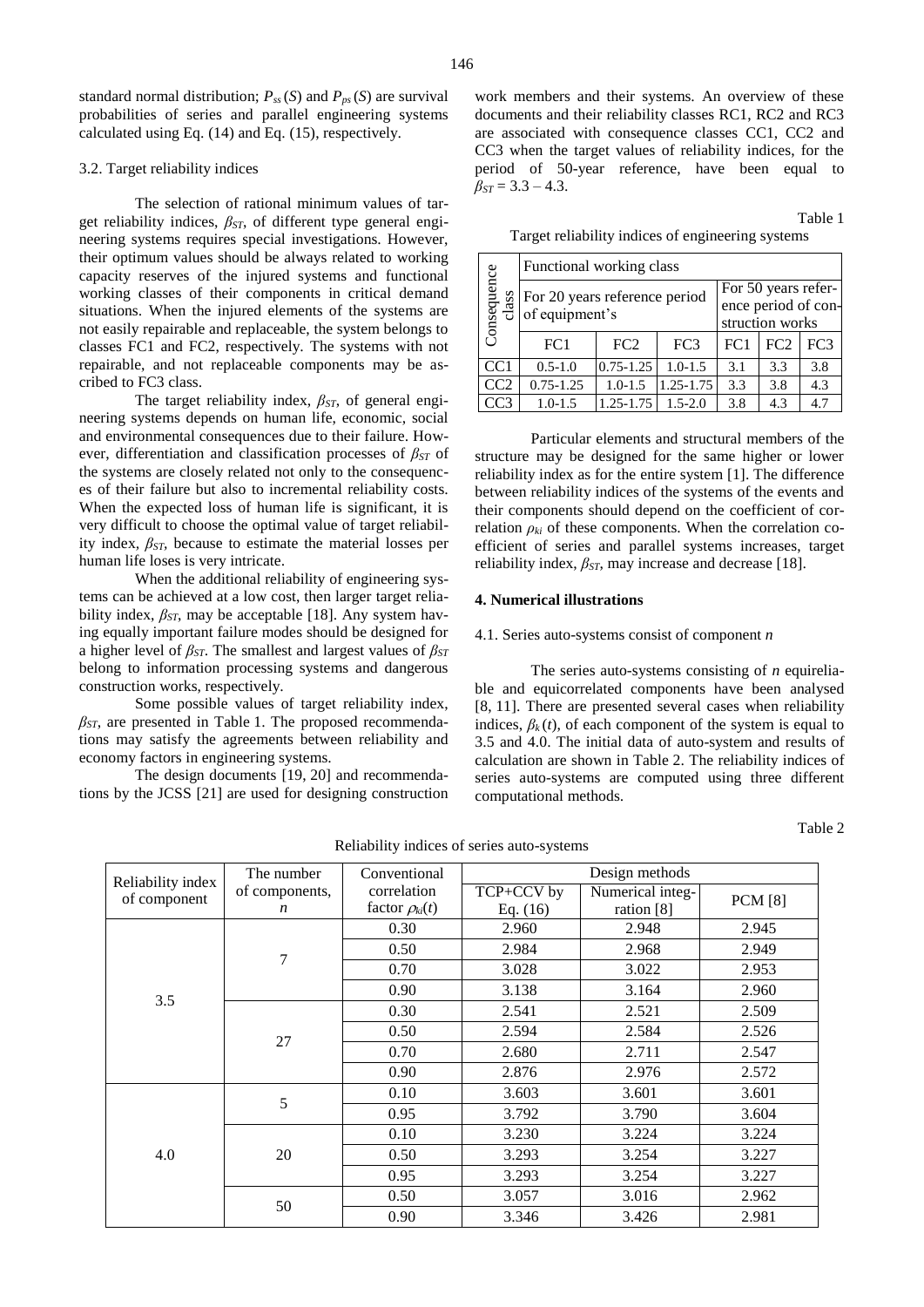Illustrative example shows that the TCP+CCV concepts may help us to predict reliability indices of the series auto-system and estimate their quantitative durability level.

## 4.2. Failure probabilities and reliability indices of engineering systems

The values of failure probabilities and reliability indices of series and parallel engineering systems consisting of six equireliable components have been analyzed. The reliability index of these components in the engineering system is equal to  $\beta = 1-3$  [6, 7].

The quadratic matrix of the basic coefficients of correlation may be written as follows:

|  |  | $1$ 0.8292 0.7312 0.6180 0.4787 0.2764                                                                                            |  |  |
|--|--|-----------------------------------------------------------------------------------------------------------------------------------|--|--|
|  |  | $\begin{vmatrix} 0.8292 & 1 & 0.6614 & 0.5590 & 0.4330 & 0.2500 \end{vmatrix}$                                                    |  |  |
|  |  | $=\begin{vmatrix} 0.7313 & 0.6614 & 1 & 0.4931 & 0.3819 & 0.2205 \\ 0.6180 & 0.5590 & 0.4931 & 1 & 0.3227 & 0.1863 \end{vmatrix}$ |  |  |
|  |  |                                                                                                                                   |  |  |
|  |  | $\begin{vmatrix} 0.4787 & 0.4330 & 0.3819 & 0.3227 & 1 & 0.1443 \end{vmatrix}$                                                    |  |  |
|  |  | $\begin{array}{cccccc} 0.2764 & 0.2500 & 0.2205 & 0.1863 & 0.1443 & 1 \end{array}$                                                |  |  |

Conventional correlation factors may be computed using the quadratic matrix of the basic coefficients of correlation and Eq. (7). Then, conventional correlation factors in the engineering systems are equal to  $\rho_{21}=0.8292$ , *ρ*3|21=0.6963, *ρ*4|321=0.5567, *ρ*5|4321=0.4041 and *ρ*6|54321=0.2155.

The failure probabilities and reliability indices of series and parallel systems with six equireliable components are calculated by different methods. Calculation results are presented in Tables 3 and 4.

Table 3 Failure probabilities and reliability indices of series engineering systems having 6 equireliable components

|                       | Design methods       |                     |                     |  |  |
|-----------------------|----------------------|---------------------|---------------------|--|--|
| $\beta_{\mathit{el}}$ | TCP+CCV              | Numerical Inte-     | <b>PCM</b>          |  |  |
|                       | by                   | gration             | by Eq. $(3)$ [6, 7] |  |  |
|                       | Eqs. $(14)$ , $(16)$ | by Eq. $(1)$ [6, 7] |                     |  |  |
| 3                     | 0.006694             | 0.006928            | 0.007675            |  |  |
|                       | 2.47                 | 2.46                | 2.42                |  |  |
| 2                     | 0.09734              | 0.09544             | 0.1012              |  |  |
|                       | 1.30                 | 1.31                | 1.28                |  |  |
|                       | 0.4708               | 0.4665              | 0.4641              |  |  |
|                       | 0.07                 | 0.08                | 0.09                |  |  |

Table 4

Failure probabilities and reliability indices of parallel engineering systems having 6 equireliable components

|              | Design methods  |                     |                       |  |  |
|--------------|-----------------|---------------------|-----------------------|--|--|
| $\beta_{el}$ | TCP+CCM         | Numerical In-       | <b>PCM</b>            |  |  |
|              | by              | tegration           | by Eq. $(4)$ $[6, 7]$ |  |  |
|              | Eq.(15),(17)    | by Eq. $(2)$ [6, 7] |                       |  |  |
| 3            | $20.13*10-8$    | $7.035*10^{-8}$     | $4.556*10-8$          |  |  |
|              | 5.07            | 5.26                | 5.34                  |  |  |
| 2            | $3.740*10-5$    | 5.282*10-5          | 4.390*10-5            |  |  |
|              | 3.96            | 3.88                | 3.92                  |  |  |
|              | $5.264*10^{-3}$ | $5.926*10^{-3}$     | $5.829*10^{-3}$       |  |  |
|              | 2.56            | 2.52                | 2.52                  |  |  |

Failure probabilities and reliability indices are calculated using the TCP+CCV method by Eq. (14) and Eq.  $(16)$  for series and by Eq.  $(15)$  and Eq.  $(17)$  for parallel systems.

In illustrative examples presented results of survival and failure probabilities and reliability indices of the engineering system calculated using the proposed method of transformed conditional probabilities with conventional correlation vectors (TCP+CCV), the method of the product of conditional marginal (PCM) and exact numerical integration are very close.

### **5. Conclusions**

The proposed concept of the compound design model and refusing complex multidimensional integrals helps us with avoiding mathematical problems of the prediction analysis of dynamic (time-dependent) reliability indices of engineering systems. For calculating the probability of dynamics, series auto-systems consisting of particular element cuts *n* and static series and parallel general systems made of correlated auto-systems *m* are used for the compound design model.

The formulated concepts of transformed conditional probabilities (TCP) with conventional correlation vectors (CCV) allow us to predict reliability indices of series and parallel engineering systems.

The suggested compound methodology of reliability analysis of engineering systems using dynamic and static stages helps designers with conducting probabilitybased analysis in design practice. The conducted unsophisticated probabilistic analysis of design models may stimulate designers to use probabilistic methods in their practice in a more efficient and active way.

#### **Acknowledgements**

The second author gratitude to the Research Council of Lithuania for the Postdoctoral fellowship. Postdoctoral fellowship is being funded by European Union Structural Funds project "Postdoctoral Fellowship Implementation in Lithuania" within the framework of the Measure for Enhancing Mobility of Scholars and Other Researchers and the Promotion of Student Research (VP1-3.1- ŠMM-01) of the Program of Human Resources Development Action Plan.

#### **References**

- 1. **Lukoševičienė, O.; Kudzys, A.** 2014. Conventional correlation factors in the safety analysis of stochastic systems. Safety and Reliability: Methodology and Applications contains the proceedings of the 24th European Safety and Reliability Conference, ESREL 2014, Wroclaw, Poland, 14-18 September 2014, 1741-1747. [http://dx.doi.org/10.1201/b17399-236.](http://dx.doi.org/10.1201/b17399-236)
- 2. **Dey, A.; Mahadevan, S.** 2000. Reliability estimation with time-variant loads and resistances, Journal of Structural Engineering 126(5): 612-620. http://dx.doi.org[/doi:10.1061/\(ASCE\)0733-](http://dx.doi.org/10.1061/(ASCE)0733-9445(2000)126:5(612)) [9445\(2000\)126:5\(612\)](http://dx.doi.org/10.1061/(ASCE)0733-9445(2000)126:5(612)).
- 3. **Burton, S.A., Hajela, P.** 2003. A variable-complexity approach to second-order reliability-based optimization, Structural and Multidisciplinary Optimization